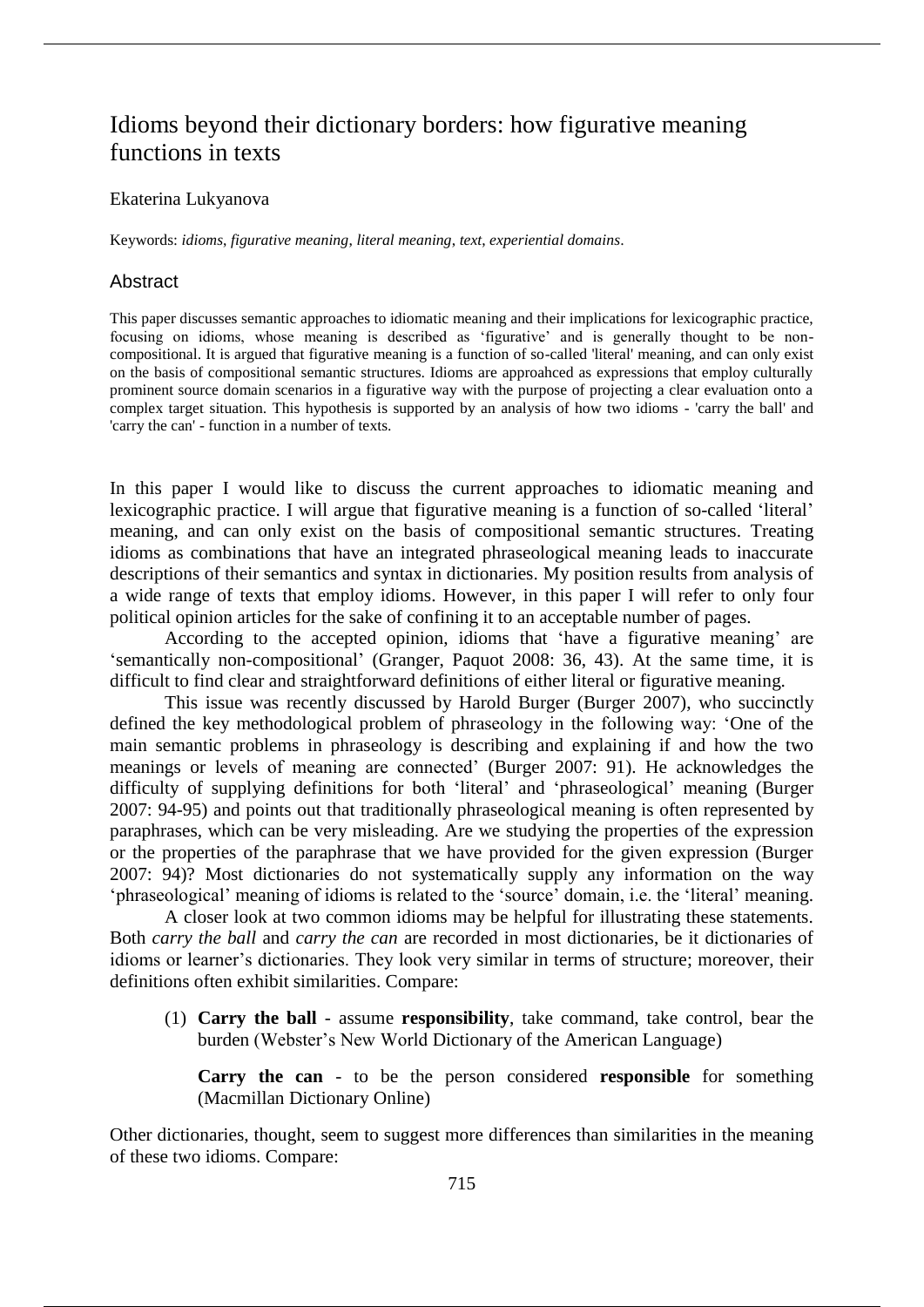(2) **Carry the ball** - to **be in charge**; to be considered **reliable** enough to make sure that **a job gets done** (McGraw-Hill Dictionary of American Idioms and Phrasal Verbs)

**Carry the can** – (UK informal) to take the **blame** or responsibility for **something that is wrong or has not succeeded** (often + *for*) (Cambridge Dictionaries Online)

So, going back to Burger's dilemma, we could ask: 'What are the criteria of accuracy in explaining the meaning of idioms?' This question can only be answered by addressing the question 'What is the function of idioms?' This article offers an analysis, based on the hypothesis that the main function of idioms is to employ culturally prominent scenarios in a figurative way with the purpose of projecting a clear evaluation on a complex situation.

I will, therefore, regard 'literal' meaning as the sense that words have within certain domains of experience. So, if we consider the word *ball*, its 'literal' meaning in the domain of sports will be something like 'a round object used for various actions demonstrating control, such as holding, kicking, throwing, passing, etc.' This meaning is 'literal,' because it has an indispensable function in that domain of experience and is regarded as its integral part.

'Figurative' meaning is a textual function that is manifest when an 'alien' scenario is used as an evaluative filter to provide a certain perspective on a given situation. This hypothesis automatically suggests that in order to study idioms, we need to study the texts, in which they are used, because their functioning occurs on the textual level.

Let us consider the functioning of *carry the ball* in three articles on American politics. This expression may be encountered as a short figurative insertion in the text, but, even more often, it is accompanied by other figurative elements that represent a political situation as an American football game.

For example, the article by Paul Krugman *Deliverance or Diversion*, which was published during the 2008 US presidential primaries, projects a negative evaluation of Barak Obama in contrast to Hilary Clinton. Krugman describes Obama as an inexperienced politician, who has not yet shown an ability to win. At the end of the article he uses the words of an Illinois legislator that sum up the evaluation in figurative terms: 'No one wants to carry the ball 99 yards all the way to the one-yard line, and then give it to the halfback who gets all the credit'. It would not be very productive if we tried to replace *carry the ball* in this sentence by any of the definitions offered by dictionaries. In fact, *carry the ball* in this context implies an ability to fight off opponents and eventually win by getting the ball to the end-zone and performing the touchdown.

The article describes Obama's potential responsibility as that of winning: 'an overwhelming electoral victory', 'a landslide victory'. Moreover, winning depends on the ability to fight off opponents: 'Mr. Obama has never faced a serious Republican opponent', 'overcome bitter conservative opposition'.

Given this context, we may hypothesize that *carry the ball* is quite transparent, analyzable and fully compositional: it represents a desirable action by a successful football player. Its figurative meaning is derived from its 'literal' meaning. Football players who are capable of 'carrying the ball' demonstrate leadership qualities, determination, ability to fight off opponents, etc. This expression is used to represent the political situation as a football game and Obama as an inexperienced player.

We can observe a similar picture in another article, *Bailout failure shows leadership vacuum*. Here the expression *carry the ball* is used about a group of congressional Democrats who could potentially support the bailout plan, proposed by the Republican administration to ease the economic crisis: 'And much as pro-labor Democrats were more willing to carry the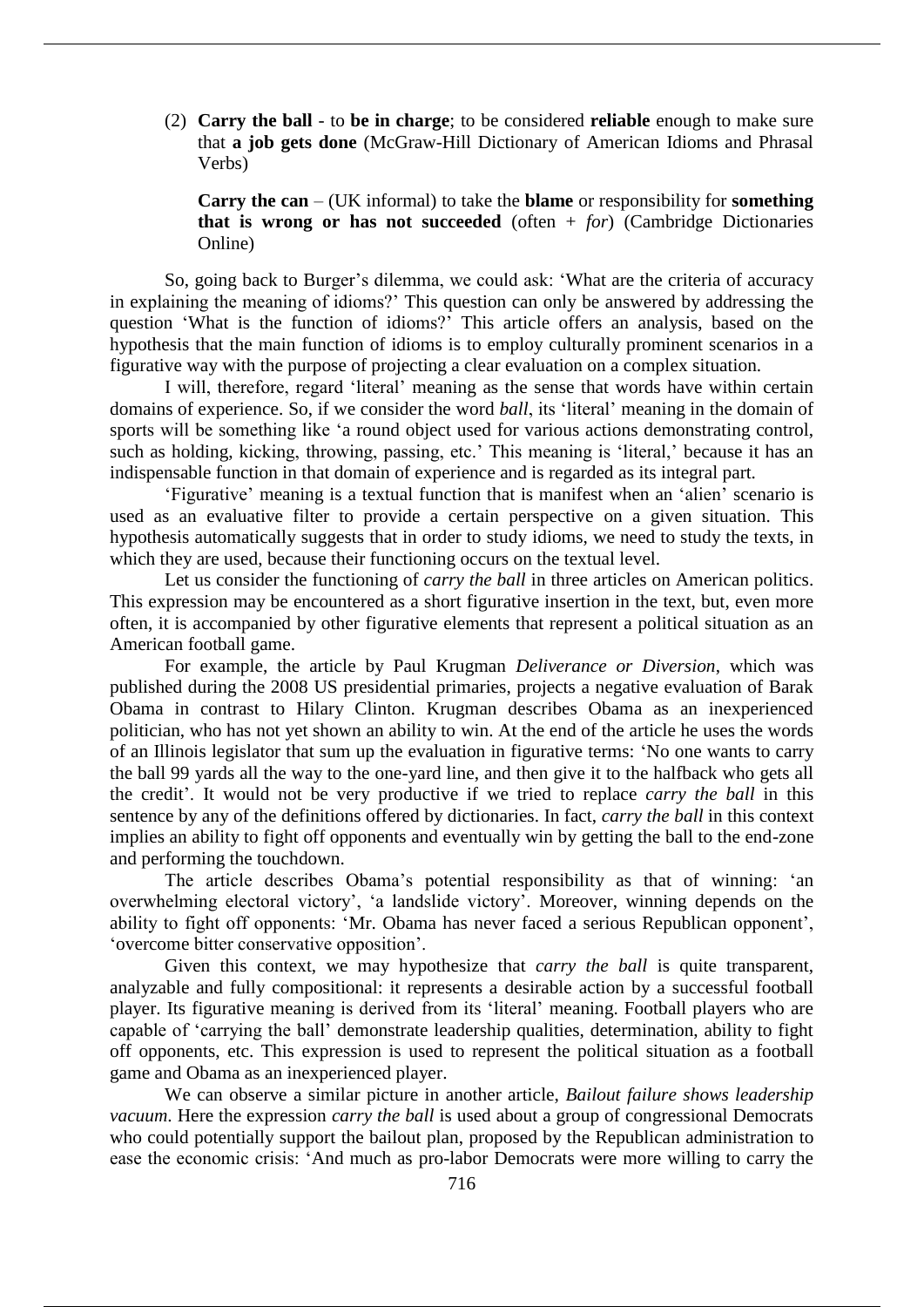ball for the administration, they were not eager to claim ownership of the bailout plan'. This expression is used in paragraph 3, while in paragraphs 1 and 2 we learn about Obama, who 'never threw himself into the fight in a major way', and Ben Bernanke, who is 'clinging to the sidelines'. So, by the time the reader finds the description of pro-labor Democrats, the situation is already represented as a game that is dragging on ('fatigue from that battle', 'larger fight', 'entangled in the fight'). So, the use of *carry the ball* is warranted by the structure of the text.

Again, we see that *carry the ball* retains its 'literal' meaning, and is employed in its figurative function only by virtue of representing the football game scenario. What about contexts where *carry the ball* is not 'supported' by other expressions coming from football? May it be that in such contexts we are dealing with a true idiom, whose meaning becomes opaque and non-compositional? My answer would be 'no'.

The article *Assemblyman vows to carry the ball for English-only action* can serve as an example. It discusses a ballot initiative, directed at barring the use of languages other than English in the domain of state services in California. Although there are no overt references to American football per se (apart from *carry the ball* itself), the situation is presented as a hard competitive game between two teams: 'backers of Proposition 63' and 'groups that opposed the initiative'. The description 'vows to carry the ball' applies to the actions of Assemblyman Hill, who is thereby represented as a leading player on his team. Other members of his team are described as less active: 'Except the proposals of Assemblyman Hill… there were few signs… that supporters of "official English" were planning immediate moves.' A quote from Hill compounds the impression of a competitive game: '"If we're not successful… we'll package them all together… put it on the ballot and **pass it over the heads** of the Legislature."'

Therefore, we can assume that even when *carry the ball* is not supplemented by extended descriptions from the football game scenario, it still metonymically evokes this scenario and employs its figurative force. The reader is invited to see political events as a football game and apply the logic of the game to evaluate exceedingly complicated political processes.

The comparison of the three articles demonstrates that the use of the idiom *carry the ball* is invited by the structure of the text, which represents the situation as a competitive and aggressive game between two teams. It is noteworthy that *McGraw-Hill Dictionary of American Idioms and Phrasal Verbs* provides a description of the source scenario in the entry for *carry the ball*. Significantly, in all the three articles *carry the ball* tends to be accompanied by a modality marker of willingness, which, apparently, is part of the idiom, even though it varies in form: 'no one **wants** to carry the ball'; 'were more **willing** to carry the ball'; '**vows** to carry the ball'.

However, as we turn to *carry the can*, we may be hard pressed to find extended descriptions that would easily confirm the dependence of its figurative meaning on its 'literal' meaning. This idiom is accounted for with the following etymology: 'The job of carrying the group's ration of beer was obviously one that laid you open to much unpleasantness if you spilled any or dropped the can' (World Wide Words). However, most native speakers who use or at least understand the idiom are not necessarily aware of this story.

Larger contexts, in which *carry the can* is used, tend to display the following characteristics: they always describe a situation of drudgery and hard work, in which no one wants to perform a certain task or bear responsibility for something; eventually, one agent is forced by stronger or more devious agents to do it. Even more significantly, *carry the can* is not the full expression: the idiom, apparently, includes an obligatory modal component. This is the modality of unwanted obligation, prototypically expressed by *have to carry the can*,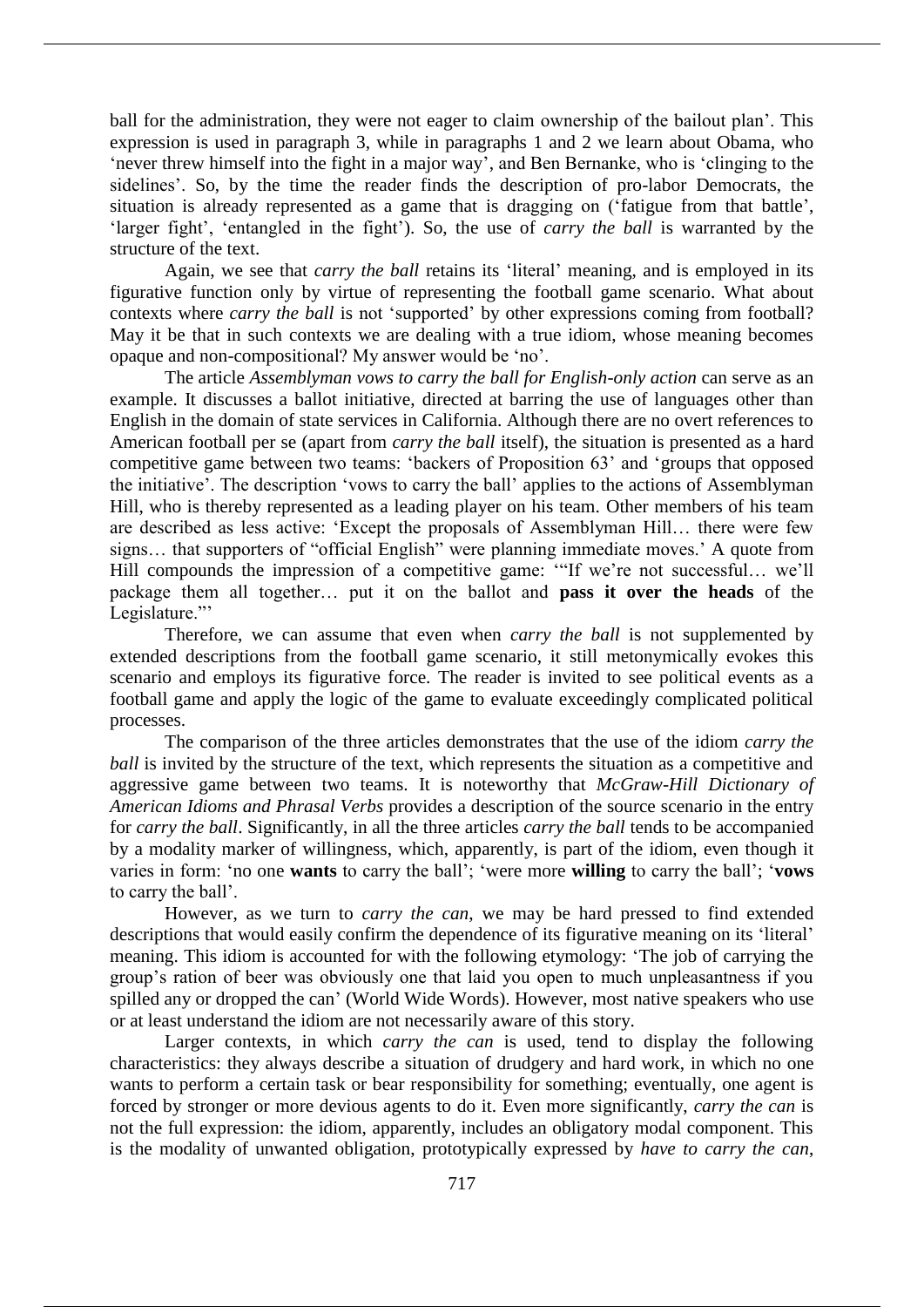with a very frequent variant *left to carry the can*. Apparently, the idiom represents a generalized scenario, which is a kind of blend: the *can* may be a trashcan or a beer can, but it is always heavy and unpleasant to drag around.

The article *Europe should help carry the can for the banks* projects a negative evaluation of the Irish government and the EU in the light of possible Irish default in late 2010. The EU is described as the agent who does not want to bear the costs of the problem: 'We need a massive subvention (not a loan) from the EU, and the EU can't – or won't – give us that…' Moreover, the whole task of reviving the Irish economy is seen as tremendously laborious: 'The hope was that the European and US economies would **drag us out of our morass**…'

The author suggests that the EU has to be manipulated into bearing the costs: 'Tell them we are going to pull the plug on banks unless Europe takes on a large part of the bailout burden'. Although the title of this text uses *should* as the modality marker, its overall structure suggests that the EU is being forced to perform a certain action.

*Carry the can* is, indeed, a different type of idiom than *carry the ball*: instead of triggering a highly specific scenario (e.g., 'a football game') that tends to produce extended figurative descriptions, it is more frugal and introduces a more generic scenario. The key word in *carry the can* is *carry* rather than *can*, because of the stronger relevance of the unpleasant effort involved in the process as it is revealed in some senses of *carry*.

Thus, the meaning of either of these idioms cannot be accurately described by rephrasing them in abstract terms. An alternative strategy for idioms dictionaries would be to provide a reasonably detailed description of the source domain scenario with a particular emphasis on the evaluative role of the script. Examples should give the user a clear idea about the effect the borrowed elements will have on the utterance. General dictionaries ought to present idioms under the relevant senses of the word that serves as the most prominent marker of the source domain.

# References

## **A. Dictionaries**

- *Cambridge Dictionaries Online***.** 14 March 2012.
	- http://dictionary.cambridge.org/dictionary/british/carry-thecan?q=carry+the+can#carry- the-can\_\_1.
- *McGraw-Hill Dictionary of American Idioms and Phrasal Verbs***.** 14 March 2012. http://idioms.thefreedictionary.com/carry+the+ball.

*MacMillan Dictionary***.** 14 March 2012. http://www.macmillandictionary.com/.

*Webster's New World Dictionary of the American Language* **1998.** (Version 2.0) Accent Software International, MacMillan Publishers.

### **B. Other literature**

- **Burger, H. 2007.** 'Semantic aspects of phrasemes.' In H. Burger et al. (eds.), *Phraseology: An International Handbook of Contemporary Research*. Berlin: de Gruyter, 90–109.
- **Granger, S. and M. Paquot 2008.** 'Disentangling the phraseological web.' In S. Granger and F. Meunier (eds.), *Phraseology: an interdisciplinary perspective*. Amsterdam and Philadelphia: John Benjamins, 27–50.
- *World Wide Words***.** 14 March 2012. http://www.worldwidewords.org/qa/qa-car1.htm